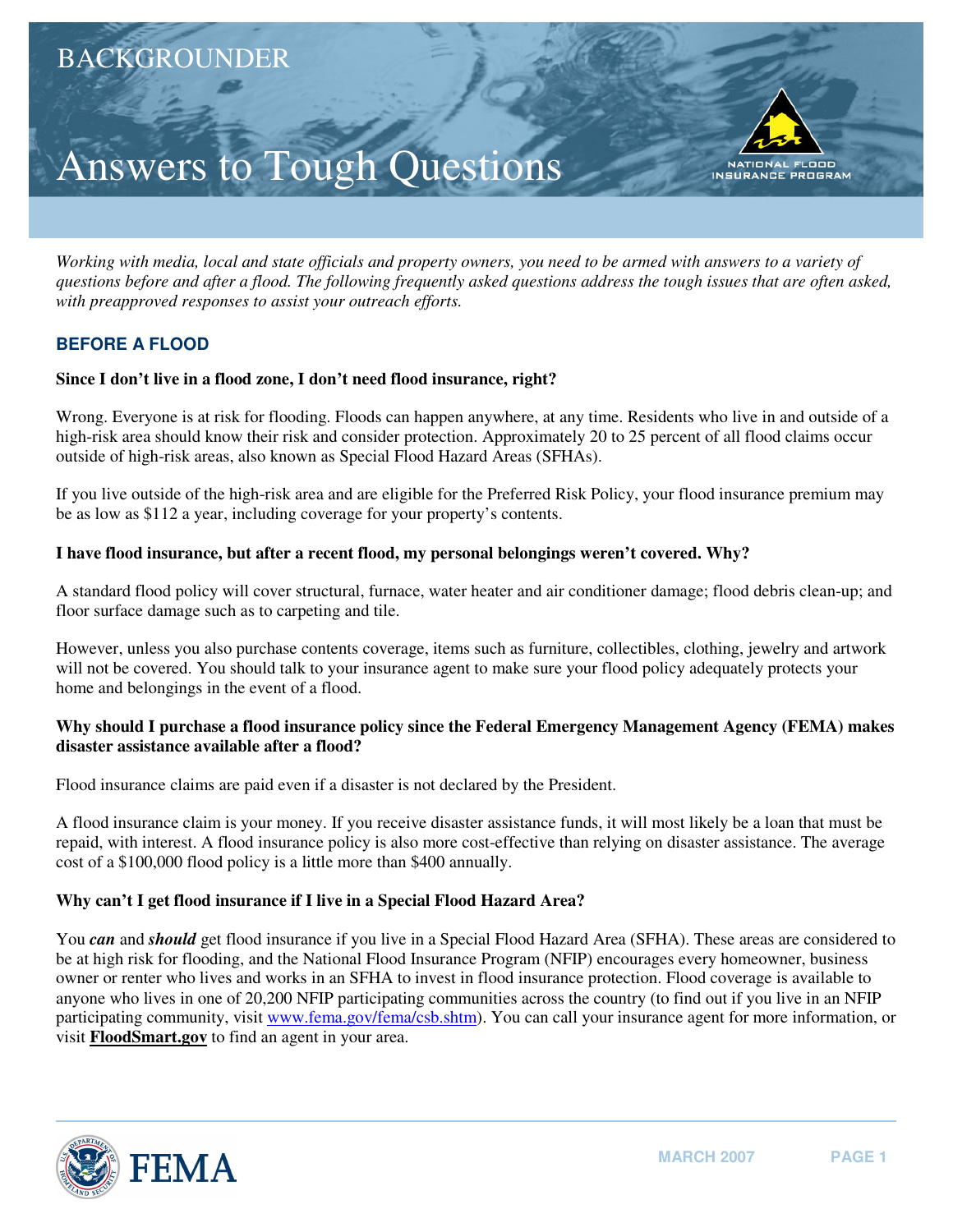

# **What can I do if I don't live in a participating community?**

Contact your local officials and encourage them to take the steps to become a participating community in the National Flood Insurance Program.

#### **Am I eligible for flood insurance if I live in a condo or apartment?**

Most people who live in NFIP participating communities, including renters and condominium unit owners, are eligible to purchase a flood insurance policy. A maximum of \$250,000 of building coverage is available for single-family residential buildings, \$250,000 per unit for residential condominiums. The limit for contents coverage on all residential buildings is \$100,000, which is also available to renters.

### **Where can I get a flood insurance policy if my agent doesn't sell it?**

Flood insurance is sold and serviced by about 90 private insurance companies in more than 20,200 communities nationwide. The federal government sets the terms and rates.

Claims payments are funded by flood insurance premiums. To purchase a policy, first call your insurance agent. To find an agent in your area, visit **[FloodSmart.gov](http://FloodSmart.gov)** or call **1-800-427-2419**.

#### **Why do I need flood insurance…**

#### *when my home is on a hill?*

Floods can occur in any area, although to varying degrees. If you live on a hill or in an area that has never been flooded, your risk may be significantly reduced, but it is not eliminated.

Flooding can be caused by heavy rains, melting snow, inadequate drainage systems, failed protective devices, such as levees and dams, as well as by tropical storms and hurricanes. You should make an informed decision about the flood risks you face before deciding not to purchase flood insurance. Talk to your agent for additional details – you may qualify for a Preferred Risk Policy (a lower-cost flood insurance policy).

#### *when my home is not on the coast or near a river?*

Some of the most damaging and costly floods occur hundreds of miles from coasts and river banks. Slow moving tropical systems, urban runoff and flash flooding can occur in communities across the country. You need to be aware of these flood risks and financially prepare your home and business with flood insurance protection.

#### **Why does the map say I'm in a high-risk area when my home is built on high ground?**

Flood Insurance Rate Maps (FIRMs) cannot reflect every variation in the physical geography of an area. Therefore, a FIRM occasionally will show a property as being in a Special Flood Hazard Area (SFHA), even though the building may be above the Base Flood Elevation (BFE).

However, there is a mechanism for resolving such a situation. A property owner can submit property and elevation materials in support of a request for a Letter of Map Amendment (LOMA) to remove the property from the SFHA. This process involves the property owner and the Federal Emergency Management Agency (FEMA). If the property is removed from the high-risk area, it is still at risk of flooding and flood insurance is highly recommended.

For detailed information regarding the LOMA process, call 1-877-336-2627 toll-free.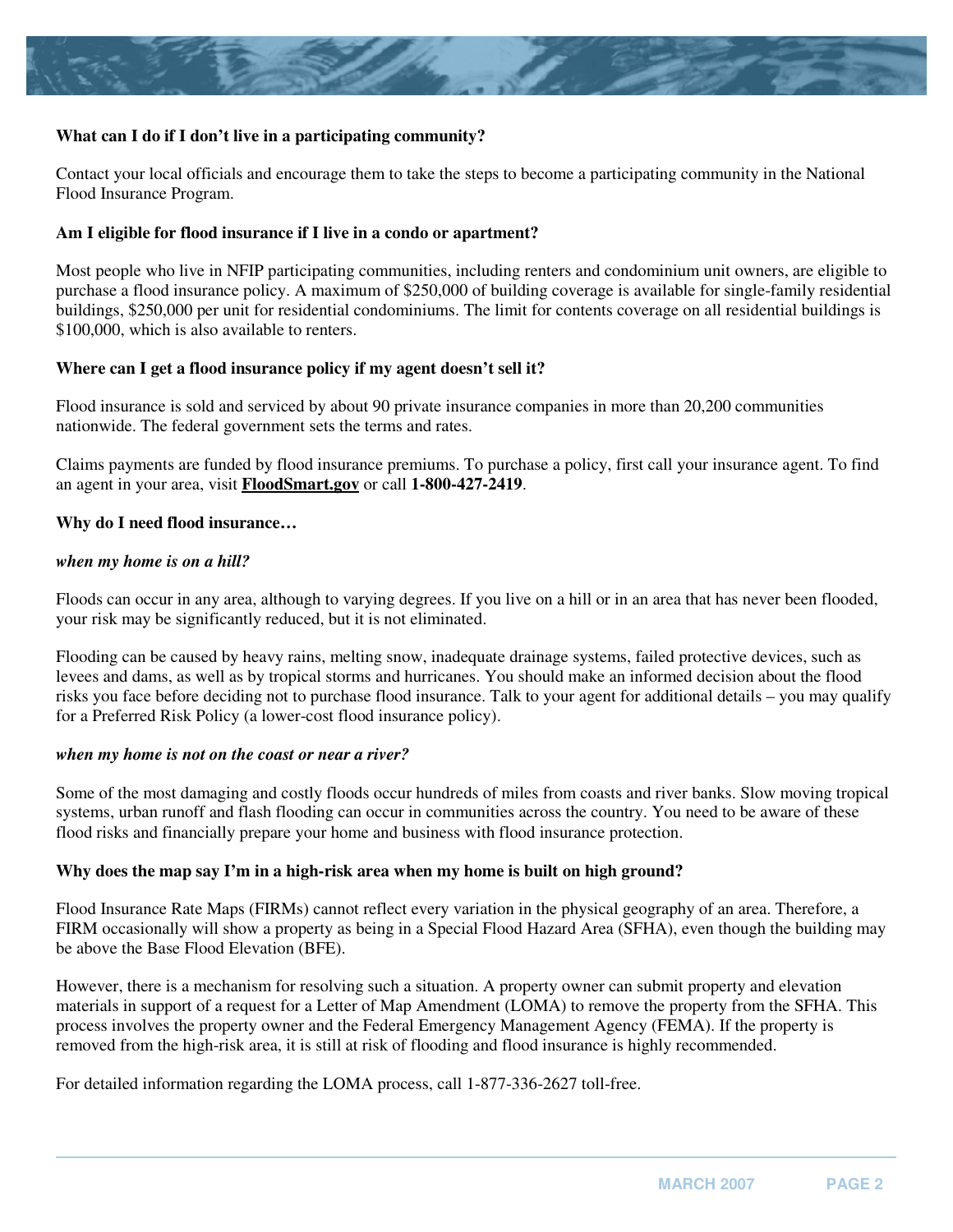

# **I've been approached by a company that says for a fee I can be removed from the Special Flood Hazard Area. How does this work?**

Property owners who have reason to believe their flood zone designation is in error should work with their lender or FEMA to try and have their property and/or structure officially removed from the high-risk area. To remove a structure from a Special Flood Hazard Area (SFHA) if it is at or above the one-percent-annual-chance flood elevation, property owners can apply for a Letter of Map Amendment (LOMA). An application and step-by-step instructions can be found at www.fema.gov/plan/prevent/fhm/dl\_mt-ez.shtm.

There is no fee for FEMA to review a request; however, the requester is responsible for any costs involved in collecting the supporting data necessary to submit an application.

To remove a structure from an SFHA if it has been elevated by fill and is at or above the one-percent-annual-chance flood elevation, property owners can apply for a Letter of Map Revision based on fill (LOMR-F). An application and step-bystep instructions can be found at www.fema.gov/plan/prevent/fhm/dl\_mt-1.shtm. FEMA does charge a fee for the engineering review of a structure.

# **AFTER A FLOOD**

# **Why did my insurance agent tell me I didn't need flood insurance and my home just flooded?**

Property owners are required by law to purchase flood insurance if their structure is located in a high-risk flood area, or Special Flood Hazard Area (SFHA), and they have a loan from a federally regulated lender. However, everyone is at risk for flooding and needs to consider flood insurance protection. Property owners who live in an SFHA are at high risk for flooding and are strongly encouraged to purchase a flood policy.

Those with properties in low- to moderate-risk areas need to understand that floodwaters do not stop at a line on a flood map. Twenty to 25 percent of all flood insurance claims come from low- to moderate-risk areas.

You can take control of your financial security and ensure your property is flood protected. If your agent doesn't tell you about your flood insurance options, ask him/her to explain your flood risks and how the coverage works. You can also visit **[FloodSmart.gov](http://FloodSmart.gov)** or call **1-800-427-2419** to learn more about your flood risk and how to protect your property.

# **Will my flood insurance policy cover debris removal?**

Yes. Debris removal is covered under building property flood insurance coverage.

# **Why does the National Flood Insurance Program (NFIP) provide flood coverage to repetitive loss properties?**

FEMA is working to address repetitive loss properties (properties with two or more \$1,000 flood insurance claims within a 10-year period). The NFIP works with states, local governments, and Community Rating System (CRS) communities to mitigate these properties through elevation, relocation, floodproofing, local flood control, and acquisition/demolition.

# **Will policyholders in noncoastal states be paying more for flood insurance to support losses along the coast?**

Premiums are based on risk, not location. Policyholders with similar flood risk pay the same rate regardless of where they live. For example, if a property has a one percent chance of flooding in a given year, it doesn't matter whether it's located on the coast or someplace else – the chance of flooding is the same, 1 percent. The NFIP does not increase premiums to make up for past losses. Premiums are set in order to pay for future expected losses.